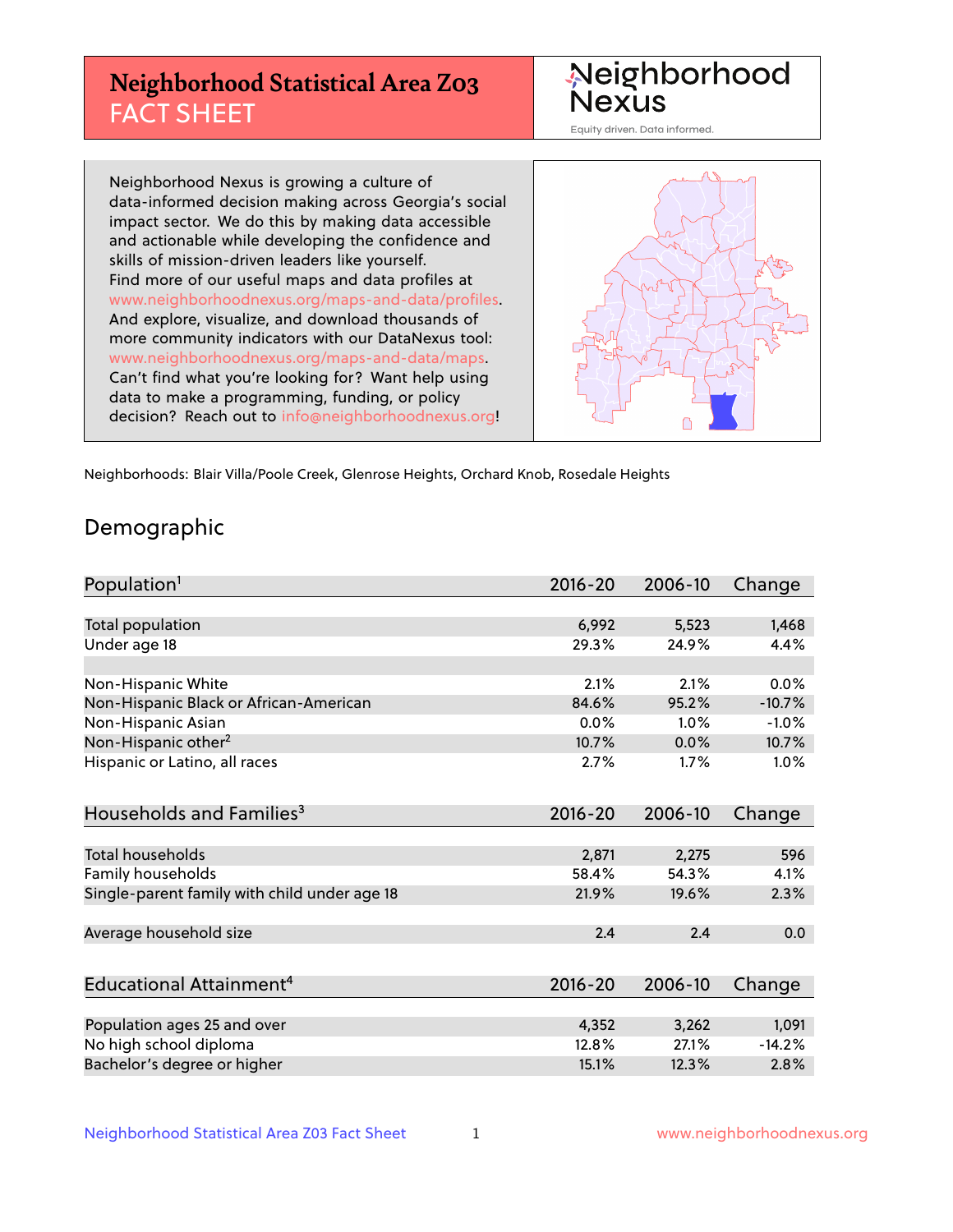# Change Measures, continued...

| Employment <sup>5</sup>                                                                               | $2016 - 20$    | 2006-10        | Change            |
|-------------------------------------------------------------------------------------------------------|----------------|----------------|-------------------|
|                                                                                                       |                |                |                   |
| Total workers residing in Neighborhood Statistical Area                                               | 2,399<br>29.1% | 2,822<br>31.8% | $-423$<br>$-2.7%$ |
| Workers with earnings \$1250/month or less                                                            | 44.1%          | 55.9%          | $-11.8%$          |
| Workers with earnings \$1251/month to \$3333/month<br>Workers with earnings greater than \$3333/month | 26.8%          | 12.3%          | 14.5%             |
|                                                                                                       |                |                |                   |
| Total jobs located in Neighborhood Statistical Area                                                   | 3,450          | 6,342          | $-2,892$          |
| Jobs with earnings \$1250/month or less                                                               | 12.0%          | 23.9%          | $-11.9%$          |
| Jobs with earnings \$1251/month to \$3333/month                                                       | 38.3%          | 47.6%          | $-9.3%$           |
| Jobs with earnings greater than \$3333/month                                                          | 49.7%          | 28.5%          | 21.2%             |
|                                                                                                       |                |                |                   |
| Jobs/workers ratio                                                                                    | 1.4            | 2.2            | $-0.8$            |
|                                                                                                       |                |                |                   |
| Income and Poverty <sup>6</sup>                                                                       | $2016 - 20$    | 2006-10        | Change            |
|                                                                                                       |                |                |                   |
| Median household income                                                                               | \$36,519       | \$24,986       | \$11,533          |
|                                                                                                       |                |                |                   |
| Population for whom poverty status is determined                                                      | 6,989          | 5,523          | 1,466             |
| Population below poverty                                                                              | 23.7%          | 31.4%          | $-7.7%$           |
| Housing <sup>7</sup>                                                                                  | $2016 - 20$    | 2006-10        | Change            |
|                                                                                                       |                |                |                   |
| Total housing units                                                                                   | 3,221          | 2,783          | 438               |
| Occupied housing units                                                                                | 89.1%          | 81.7%          | 7.4%              |
| Vacant housing units                                                                                  | 10.9%          | 18.3%          | $-7.4%$           |
|                                                                                                       |                |                |                   |
| Occupied housing units                                                                                | 2,871          | 2,275          | 596               |
| Owner occupied housing units                                                                          | 26.5%          | 34.6%          | $-8.2%$           |
| Renter occupied housing units                                                                         | 73.5%          | 65.4%          | 8.2%              |
|                                                                                                       |                |                |                   |
| Access to a Vehicle <sup>8</sup>                                                                      | $2016 - 20$    | 2006-10        | Change            |
|                                                                                                       |                |                |                   |
| Occupied housing units                                                                                | 2,871          | 2,275          | 596               |
| No vehicle available                                                                                  | 19.1%          | 22.8%          | $-3.6%$           |
|                                                                                                       |                |                |                   |
| Crime Rates, per 10,000 Population <sup>9</sup>                                                       | 2017-21        | 2012-16        | Change            |
| All Part I crimes                                                                                     | 404.8          | 756.8          | $-352.0$          |
| Violent crime                                                                                         | 81.2           | 151.6          | $-70.4$           |
| Murder                                                                                                | 2.9            | 4.7            | $-1.8$            |
| Robbery                                                                                               | 22.6           | 67.3           | $-44.7$           |
| Aggravated assault                                                                                    | 55.8           | 79.7           | $-23.9$           |
| Property crime                                                                                        | 323.5          | 605.2          | $-281.6$          |
| <b>Burglary</b>                                                                                       | 72.7           | 199.9          | $-127.2$          |
| Larceny                                                                                               | 171.9          | 254.5          | $-82.5$           |
| Vehicle theft                                                                                         | 79.0           | 150.8          | $-71.9$           |
|                                                                                                       |                |                |                   |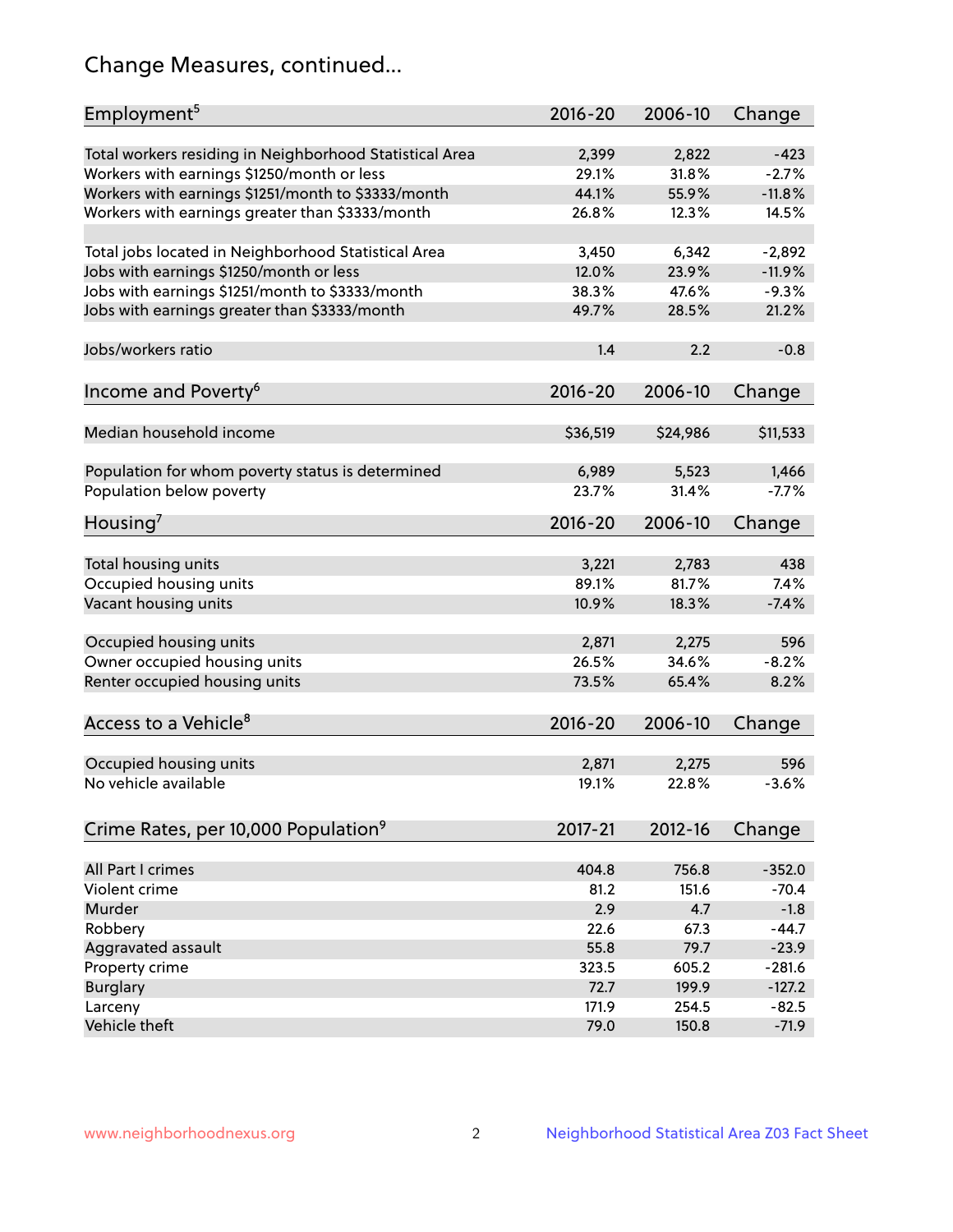# Current Data: Demographic

| Sex and Age, 2016-20 <sup>10</sup>                    | <b>Estimate</b> | Margin of Error |
|-------------------------------------------------------|-----------------|-----------------|
| Total population                                      | 6,992           | $\pm$ 1,143     |
| Male                                                  | 43.0%           | $\pm$ 6.7%      |
| Female                                                | 57.0%           | $\pm$ 3.2%      |
| Under 5 years                                         | 12.7%           | $\pm$ 5.1%      |
| 5 to 9 years                                          | 7.2%            | ±3.8%           |
| 10 to 14 years                                        | 5.6%            | $\pm$ 3.4%      |
| 15 to 19 years                                        | 5.0%            | $\pm$ 3.1%      |
| 20 to 24 years                                        | 7.3%            | $\pm$ 3.9%      |
| 25 to 34 years                                        | 21.7%           | $\pm$ 5.2%      |
| 35 to 44 years                                        | 11.3%           | $\pm$ 4.7%      |
| 45 to 54 years                                        | 7.9%            | $\pm 3.0\%$     |
| 55 to 59 years                                        | 4.1%            | ±1.9%           |
| 60 to 64 years                                        | 4.6%            | ±1.8%           |
| 65 to 74 years                                        | 6.2%            | $\pm$ 3.9%      |
| 75 to 84 years                                        | 6.0%            | $\pm 4.5\%$     |
| 85 years and over                                     | 0.5%            | $\pm$ 0.6%      |
| Median age (years)                                    | 31.3            | $\pm$ 0.7       |
| Race and Ethnicity, 2016-20 <sup>11</sup>             | <b>Estimate</b> | Margin of Error |
| Total population                                      | 6,992           | $\pm$ 1,143     |
| Hispanic or Latino (of any race)                      | 2.7%            | $\pm 2.7\%$     |
| Not Hispanic or Latino                                | 97.3%           | ±4.9%           |
| White alone                                           | 2.1%            | $\pm$ 1.9%      |
| Black or African American alone                       | 84.6%           | ±4.8%           |
| American Indian and Alaska Native alone               | 4.3%            | ±4.3%           |
| Asian alone                                           | 0.0%            | $\pm$ 0.3%      |
| Native Hawaiian and other Pacific Islander alone      | 0.0%            | $\pm$ 0.3%      |
| Some other race alone                                 | 1.3%            | $\pm 2.5\%$     |
| Two or more races                                     | 5.1%            | $\pm$ 5.6%      |
| U.S. Citizenship Status, 2016-20 <sup>12</sup>        | Estimate        | Margin of Error |
| Foreign-born population                               | 219             | $\pm$ 155       |
| Naturalized U.S. citizen                              | 55.1%           | $\pm$ 12.6%     |
| Not a U.S. citizen                                    | 44.9%           | $\pm$ 31.9%     |
| Citizen, Voting Age Population, 2016-20 <sup>13</sup> | <b>Estimate</b> | Margin of Error |
| Citizen, 18 and over population                       | 4,847           | $\pm 795$       |
| Male                                                  | 36.5%           | $\pm$ 8.2%      |
| Female                                                | 63.5%           | $\pm$ 7.6%      |
|                                                       |                 |                 |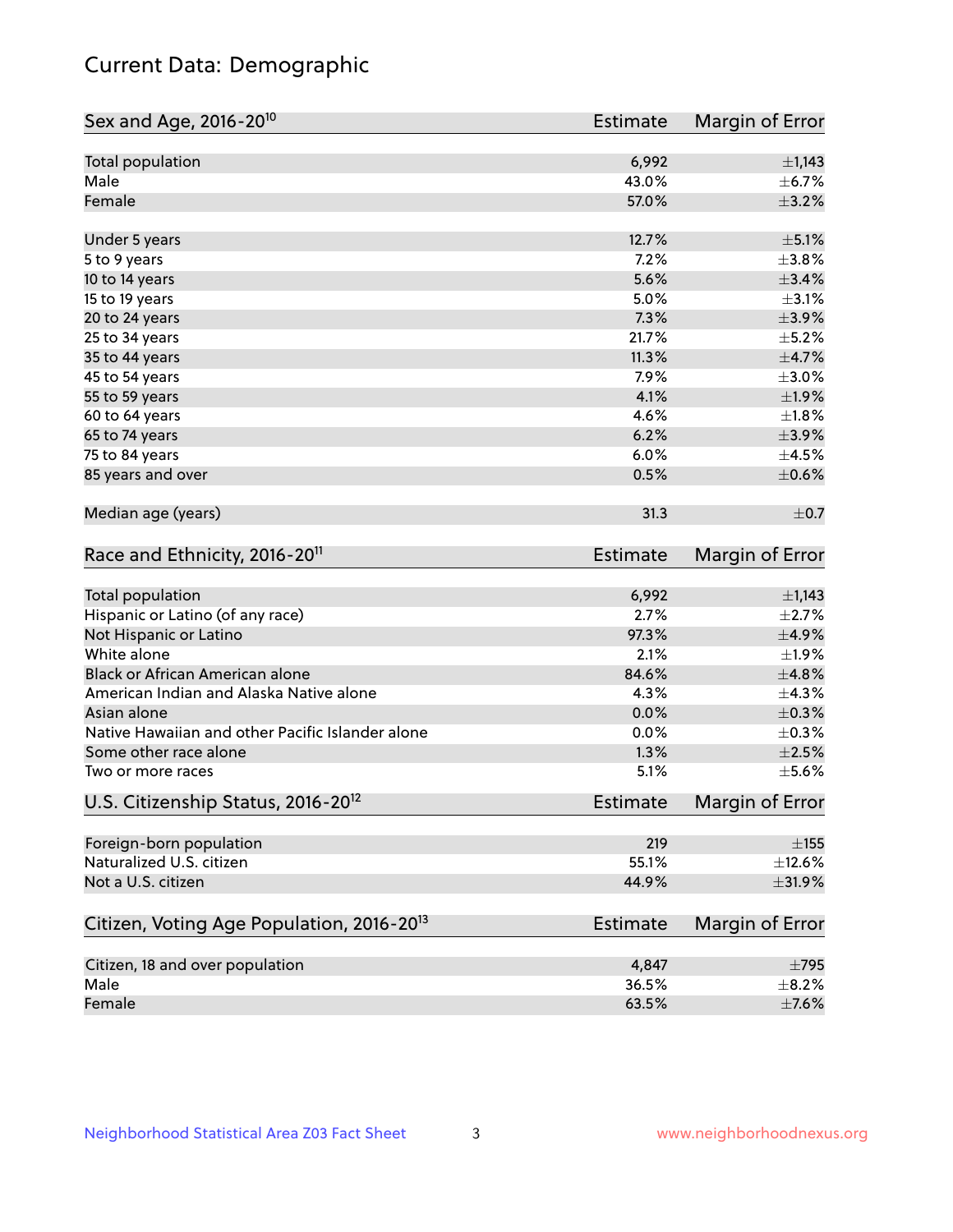# Current Data: Economic

| Income, 2016-20 <sup>14</sup>                           | <b>Estimate</b> | Margin of Error      |
|---------------------------------------------------------|-----------------|----------------------|
| All households                                          |                 | $\pm$ 508            |
|                                                         | 2,871<br>8.9%   |                      |
| Less than \$10,000                                      |                 | $\pm$ 5.3%<br>±10.3% |
| \$10,000 to \$14,999                                    | 9.8%            |                      |
| \$15,000 to \$24,999                                    | 16.2%           | $\pm$ 7.4%           |
| \$25,000 to \$34,999                                    | 13.4%           | $\pm$ 6.7%           |
| \$35,000 to \$49,999                                    | 15.5%           | ±6.8%                |
| \$50,000 to \$74,999                                    | 19.6%           | $\pm$ 10.7%          |
| \$75,000 to \$99,999                                    | 7.0%            | $\pm$ 5.3%           |
| \$100,000 to \$149,999                                  | 9.6%            | $\pm$ 9.5%           |
| \$150,000 to \$199,999                                  | 0.0%            | $\pm$ 0.7%           |
| \$200,000 or more                                       | 0.0%            | $\pm$ 0.7%           |
| Median household income (dollars)                       | \$36,519        | ±3,165               |
| Mean household income (dollars)                         | \$45,296        | ±11,306              |
| Households with earnings                                | 79.9%           | ±19.2%               |
| Mean earnings (dollars)                                 | \$42,900        | $\pm$ 8,197          |
| Households with Social Security                         | 30.0%           | $\pm$ 12.6%          |
| Mean Social Security income (dollars)                   | \$10,503        | ±1,815               |
| Households with retirement income                       | 20.3%           | ±11.9%               |
| Mean retirement income (dollars)                        | \$13,255        | ±6,287               |
| Households with Supplemental Security Income            | 4.4%            | $\pm$ 4.9%           |
| Mean Supplemental Security Income (dollars)             | \$9,000         | ±14,013              |
| Households with cash public assistance income           | 2.0%            | $\pm 2.9\%$          |
| Mean cash public assistance income (dollars)            | \$475           | $\pm$ 1,183          |
| Households with Food Stamp/SNAP benefits in the past 12 | 31.2%           | $\pm$ 4.1%           |
| months                                                  |                 |                      |
| Family households                                       | 1,678           | $\pm$ 249            |
| Less than \$10,000                                      | 6.5%            | $\pm$ 6.5%           |
| \$10,000 to \$14,999                                    | 5.8%            | $\pm$ 6.1%           |
|                                                         | 14.6%           |                      |
| \$15,000 to \$24,999                                    |                 | ±10.8%               |
| \$25,000 to \$34,999                                    | 17.9%           | $\pm$ 11.2%          |
| \$35,000 to \$49,999                                    | 15.7%           | ±11.0%               |
| \$50,000 to \$74,999                                    | 24.6%           | ±13.4%               |
| \$75,000 to \$99,999                                    | 5.1%            | $\pm$ 4.3%           |
| \$100,000 to \$149,999                                  | 9.9%            | $\pm$ 7.1%           |
| \$150,000 to \$199,999                                  | 0.0%            | $\pm 1.1\%$          |
| \$200,000 or more                                       | 0.0%            | $\pm 1.1\%$          |
| Median family income (dollars)                          | \$37,902        | $\pm$ 3,022          |
| Mean family income (dollars)                            | \$47,001        | $\pm$ 9,116          |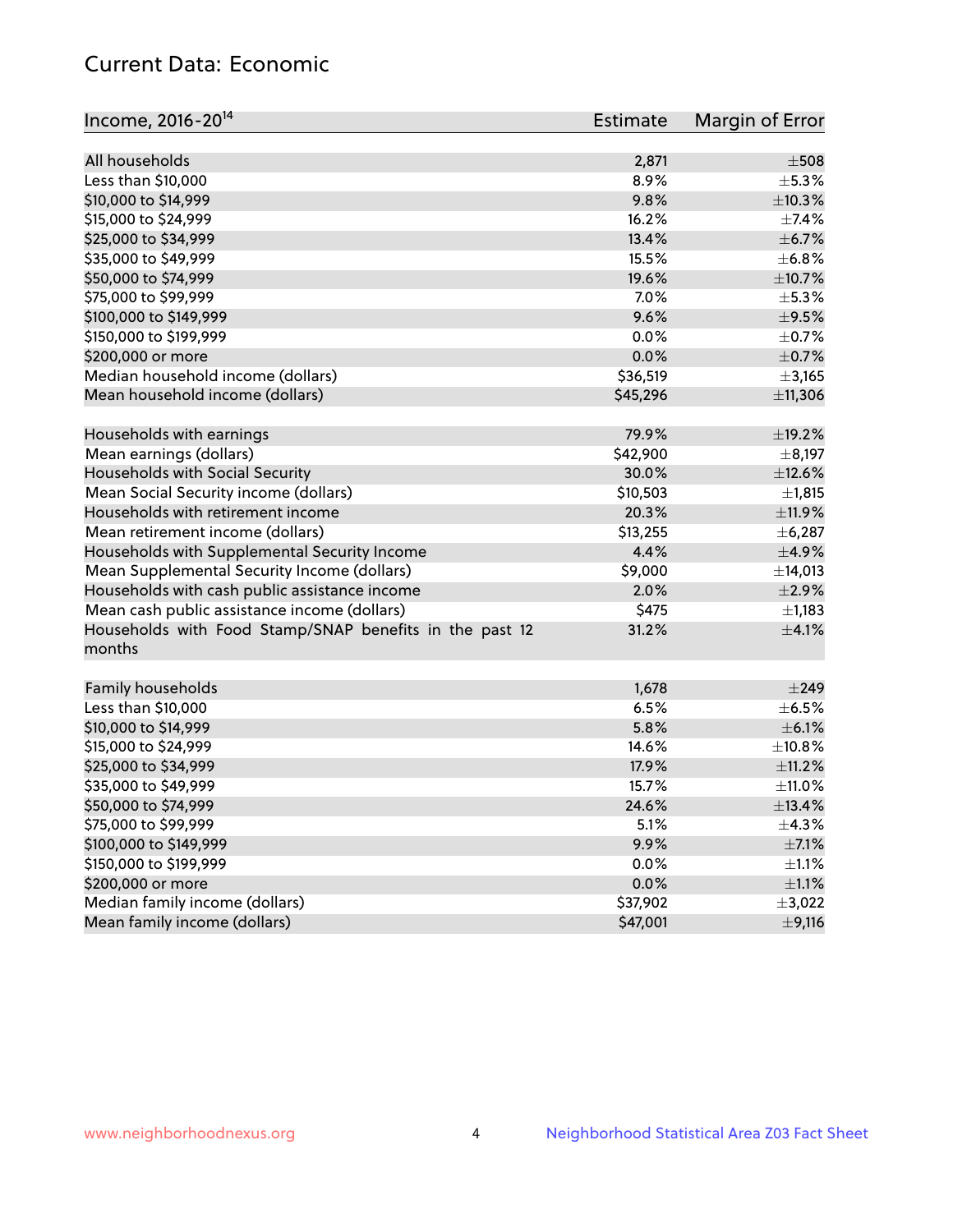# Current Data: Economic, continued...

| Income, 2016-20, continued <sup>15</sup>                              | <b>Estimate</b> | Margin of Error |
|-----------------------------------------------------------------------|-----------------|-----------------|
|                                                                       |                 |                 |
| Nonfamily households                                                  | 1,193           | $\pm$ 505       |
| Median nonfamily income (dollars)                                     | \$29,851        | ±7,347          |
| Mean nonfamily income (dollars)                                       | \$38,884        | ±23,911         |
| Median earnings for workers (dollars)                                 | \$26,870        | $\pm 2,379$     |
| Median earnings for male full-time, year-round workers<br>(dollars)   | \$40,251        | $\pm$ 1,435     |
| Median earnings for female full-time, year-round workers<br>(dollars) | \$27,455        | $\pm$ 1,760     |
| Per capita income (dollars)                                           | \$19,986        | ±4,850          |
| Families Below Poverty Level, 2016-20 <sup>16</sup>                   | Estimate        | Margin of Error |
|                                                                       |                 |                 |
| <b>All Families</b>                                                   | 1,678           | $\pm$ 249       |
| Percent below poverty                                                 | 24.1%           | $+12.8%$        |
| Families with related children under 18 years                         | 1,022           | $\pm 360$       |
| Percent below poverty                                                 | 32.6%           | ±18.3%          |
| Families with related children under 5 years only                     | 319             | $\pm 223$       |
| Percent below poverty                                                 | 48.1%           | ±43.1%          |
| Married couple families                                               | 561             | $\pm 242$       |
| Percent below poverty                                                 | 22.7%           | ±25.4%          |
| Married couple families with related children under 18 years          | 220             | $\pm$ 177       |
| Percent below poverty                                                 | 53.8%           | ±53.9%          |
| Married couple families with related children under 5 years           | 146             | $\pm 165$       |
| Percent below poverty                                                 | 76.5%           | ±57.2%          |
| Families with female householder, no spouse present                   | 1,022           | $\pm$ 315       |
| Percent below poverty                                                 | 26.5%           | ±14.1%          |
| Families with female householder, no spouse present with              | 801             | $\pm$ 312       |
| related children under 18 years                                       |                 |                 |
| Percent below poverty                                                 | 26.7%           | ±16.9%          |
| Families with female householder, no spouse present with              | 173             | $\pm$ 148       |
| related children under 5 years                                        |                 |                 |
| Percent below poverty                                                 | 24.0%           | ±44.4%          |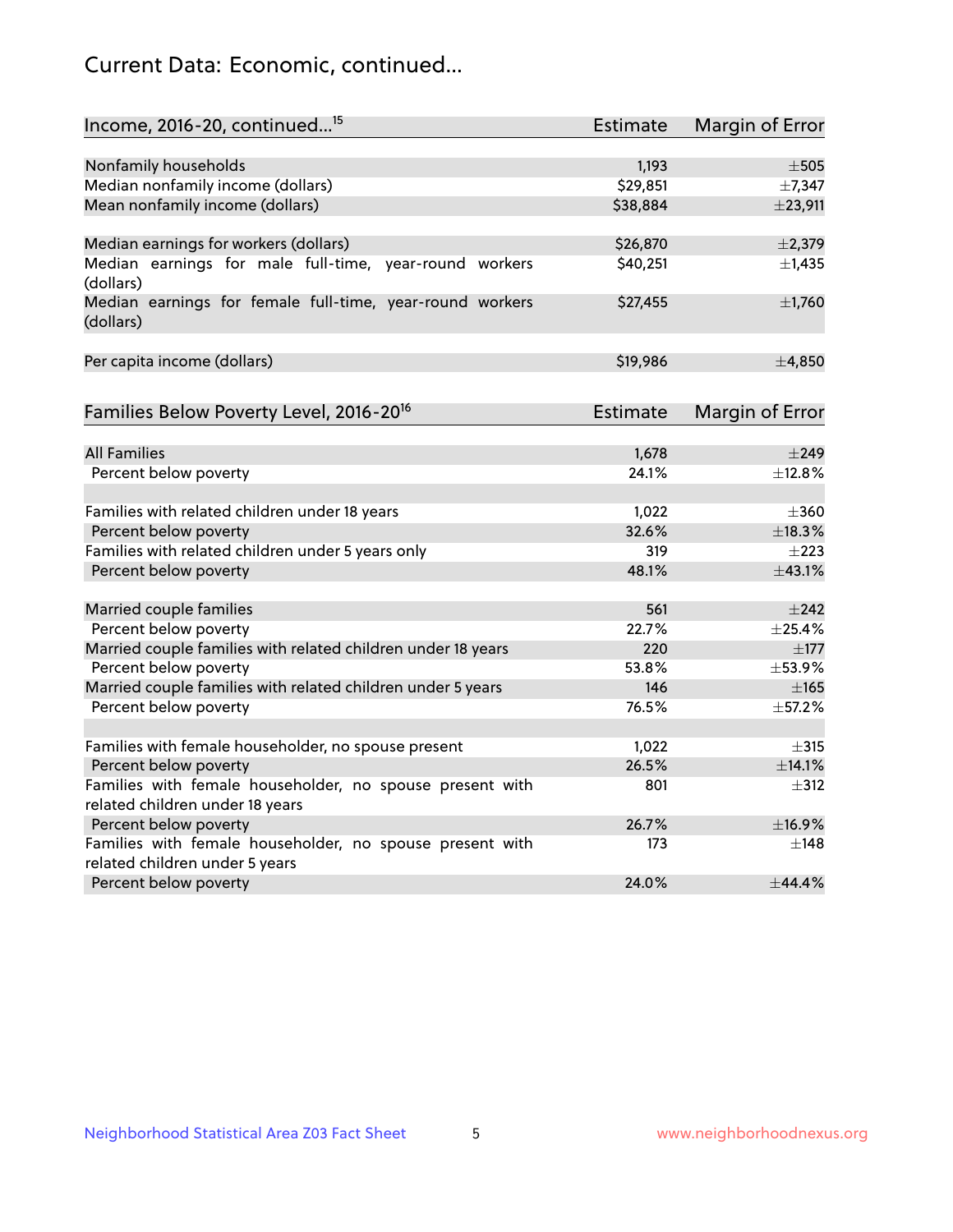# Current Data: Economic, continued...

| People Below Poverty Level, 2016-20 <sup>17</sup> | <b>Estimate</b> | Margin of Error |
|---------------------------------------------------|-----------------|-----------------|
|                                                   |                 |                 |
| Total population                                  | 6,989           | $\pm$ 1,143     |
| Percent below poverty                             | 23.7%           | ±11.7%          |
| Population under 18 years                         | 2,043           | $\pm$ 598       |
| Percent below poverty                             | 33.1%           | ±14.2%          |
| Population 18 years and over                      | 4,946           | $\pm$ 837       |
| Percent below poverty                             | 19.8%           | $\pm$ 6.1%      |
| Population 18 to 64 years                         | 4,057           | $+721$          |
| Percent below poverty                             | 21.0%           | $\pm$ 7.4%      |
| Population 65 years and over                      | 889             | $\pm 425$       |
| Percent below poverty                             | 14.0%           | $\pm$ 6.7%      |

| Poverty by Race/Ethnicity, 2016-20 <sup>18</sup> | Estimate    |             |
|--------------------------------------------------|-------------|-------------|
|                                                  |             |             |
| Non-Hispanic White population                    | 147         | $\pm$ 137   |
| Percent below poverty                            | 67.8%       | ±55.1%      |
| <b>Black population</b>                          | 5,958       | $\pm$ 1,026 |
| Percent below poverty                            | 17.5%       | $\pm$ 9.4%  |
| Asian population                                 | 0           | ±19         |
| Percent below poverty                            | $\ddotmark$ |             |
| Hispanic or Latino population                    | 187         | ±189        |
| Percent below poverty                            | 71.2%       | ±68.8%      |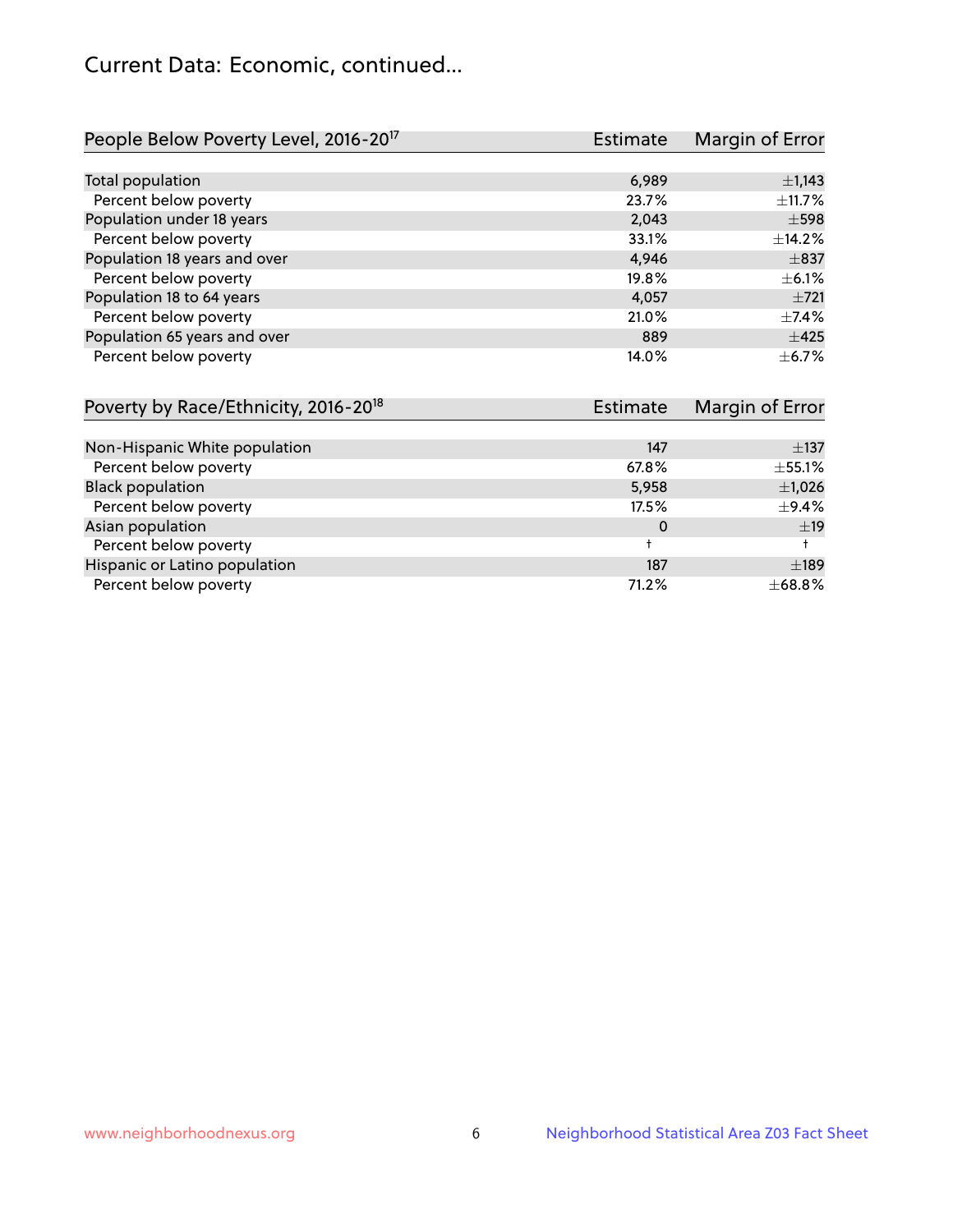# Current Data: Employment

| Employment Status, 2016-20 <sup>19</sup>                      | <b>Estimate</b> | Margin of Error |
|---------------------------------------------------------------|-----------------|-----------------|
|                                                               |                 |                 |
| Population 16 years and over                                  | 5,178           | $\pm$ 946       |
| In labor force                                                | 66.9%           | $\pm$ 3.1%      |
| Civilian labor force                                          | 66.9%           | $\pm 3.1\%$     |
| Employed                                                      | 62.0%           | $\pm$ 5.0%      |
| Unemployed                                                    | 5.0%            | $\pm$ 4.2%      |
| <b>Armed Forces</b>                                           | 0.0%            | $\pm1.6\%$      |
| Not in labor force                                            | 33.1%           | $\pm$ 8.7%      |
|                                                               |                 |                 |
| Civilian labor force                                          | 3,464           | $\pm 652$       |
| <b>Unemployment Rate</b>                                      | 7.4%            | $\pm$ 6.3%      |
|                                                               |                 |                 |
| Females 16 years and over                                     | 3,213           | $\pm 626$       |
| In labor force                                                | 59.8%           | $\pm$ 8.2%      |
| Civilian labor force                                          | 59.8%           | $\pm$ 8.2%      |
| Employed                                                      | 56.0%           | $\pm$ 9.4%      |
|                                                               |                 |                 |
| Own children of the householder under 6 years                 | 994             | $\pm$ 453       |
| All parents in family in labor force                          | 93.4%           | ±30.4%          |
|                                                               |                 |                 |
| Own children of the householder 6 to 17 years                 | 1,023           | $\pm$ 453       |
| All parents in family in labor force                          | 89.4%           | ±18.4%          |
|                                                               |                 |                 |
| Industry, 2016-20 <sup>20</sup>                               | <b>Estimate</b> | Margin of Error |
|                                                               |                 |                 |
| Civilian employed population 16 years and over                | 3,208           | $\pm 640$       |
| Agriculture, forestry, fishing and hunting, and mining        | 1.1%            | $\pm 1.7\%$     |
| Construction                                                  | 4.1%            | ±4.8%           |
| Manufacturing                                                 | 3.1%            | $\pm 3.0\%$     |
| Wholesale trade                                               | 0.1%            | $\pm 0.8\%$     |
| Retail trade                                                  | 25.3%           | $\pm$ 8.0%      |
| Transportation and warehousing, and utilities                 | 19.8%           | $\pm 10.5\%$    |
| Information                                                   | 2.2%            | $\pm$ 3.9%      |
| Finance and insurance, and real estate and rental and leasing | 2.6%            | $\pm 2.8\%$     |
| Professional, scientific, and management, and administrative  | 5.3%            | ±3.8%           |
| and waste management services                                 |                 |                 |
| Educational services, and health care and social assistance   | 20.3%           | $\pm$ 7.2%      |
| Arts, entertainment, and recreation, and accommodation and    | 12.0%           | $\pm$ 5.7%      |
| food services                                                 |                 |                 |
| Other services, except public administration                  | 0.6%            | $\pm 1.1\%$     |
| Public administration                                         | 3.5%            | ±3.4%           |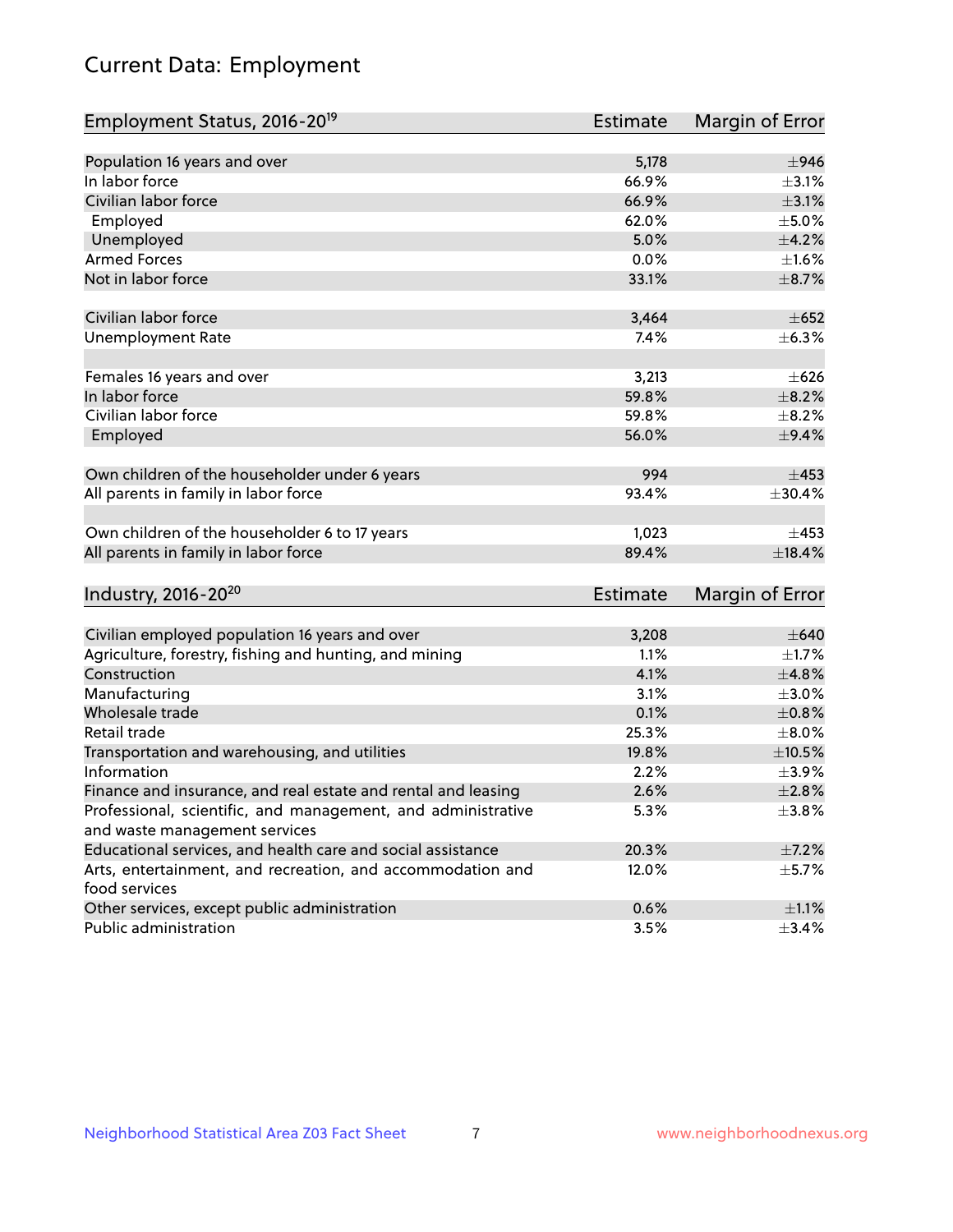# Current Data: Employment, continued...

| Occupation, 2016-20 <sup>21</sup>                                                                                | <b>Estimate</b> | Margin of Error |
|------------------------------------------------------------------------------------------------------------------|-----------------|-----------------|
| Civilian employed population 16 years and over                                                                   | 3,208           | $\pm 640$       |
| Management, business, science, and arts occupations                                                              | 22.3%           | $\pm$ 9.7%      |
| Service occupations                                                                                              | 22.2%           | $\pm$ 7.3%      |
| Sales and office occupations                                                                                     | 30.1%           | $\pm$ 9.4%      |
| Natural resources, construction, and maintenance occupations                                                     | 0.5%            | $\pm1.0\%$      |
| Production, transportation, and material moving occupations                                                      | 24.9%           | $\pm$ 7.6%      |
| Class of Worker, 2016-20 <sup>22</sup>                                                                           | <b>Estimate</b> | Margin of Error |
| Civilian employed population 16 years and over                                                                   | 3,208           | $\pm 640$       |
| Private wage and salary workers                                                                                  | 78.3%           | $\pm$ 6.6%      |
| Government workers                                                                                               | 11.4%           | $\pm$ 8.2%      |
| Self-employed in own not incorporated business workers                                                           | 10.2%           | $\pm$ 6.7%      |
| Unpaid family workers                                                                                            | 0.1%            | $\pm 0.8\%$     |
| Job Flows, 2019 <sup>23</sup>                                                                                    |                 | 2019            |
|                                                                                                                  |                 |                 |
| Total Jobs in Neighborhood Statistical Area                                                                      |                 | 3,450           |
| Held by residents of Neighborhood Statistical Area                                                               |                 | 0.9%            |
| Held by non-residents of Neighborhood Statistical Area                                                           |                 | 99.1%           |
| Jobs by Industry Sector, 2019 <sup>24</sup>                                                                      |                 | 2019            |
| Total Jobs in Neighborhood Statistical Area                                                                      |                 | 3,450           |
| <b>Goods Producing sectors</b>                                                                                   |                 | 16.7%           |
| Trade, Transportation, and Utilities sectors                                                                     |                 | 45.2%           |
| All Other Services sectors                                                                                       |                 | 38.1%           |
| Total Jobs in Neighborhood Statistical<br>held<br>by<br>Area<br>Neighborhood Statistical Area residents          |                 | 30              |
| <b>Goods Producing sectors</b>                                                                                   |                 | 6.7%            |
| Trade, Transportation, and Utilities sectors                                                                     |                 | 50.0%           |
| All Other Services sectors                                                                                       |                 | 43.3%           |
| Jobs by Earnings, 2019 <sup>25</sup>                                                                             |                 | 2019            |
| Total Jobs in Neighborhood Statistical Area                                                                      |                 | 3,450           |
| Jobs with earnings \$1250/month or less                                                                          |                 | 12.0%           |
| Jobs with earnings \$1251/month to \$3333/month                                                                  |                 | 38.3%           |
| Jobs with earnings greater than \$3333/month                                                                     |                 | 49.7%           |
| Neighborhood Statistical<br>Jobs<br>in<br>held<br>by<br>Total<br>Area<br>Neighborhood Statistical Area residents |                 | 30              |
| Jobs with earnings \$1250/month or less                                                                          |                 | 26.7%           |
| Jobs with earnings \$1251/month to \$3333/month                                                                  |                 | 50.0%           |
| Jobs with earnings greater than \$3333/month                                                                     |                 | 23.3%           |
|                                                                                                                  |                 |                 |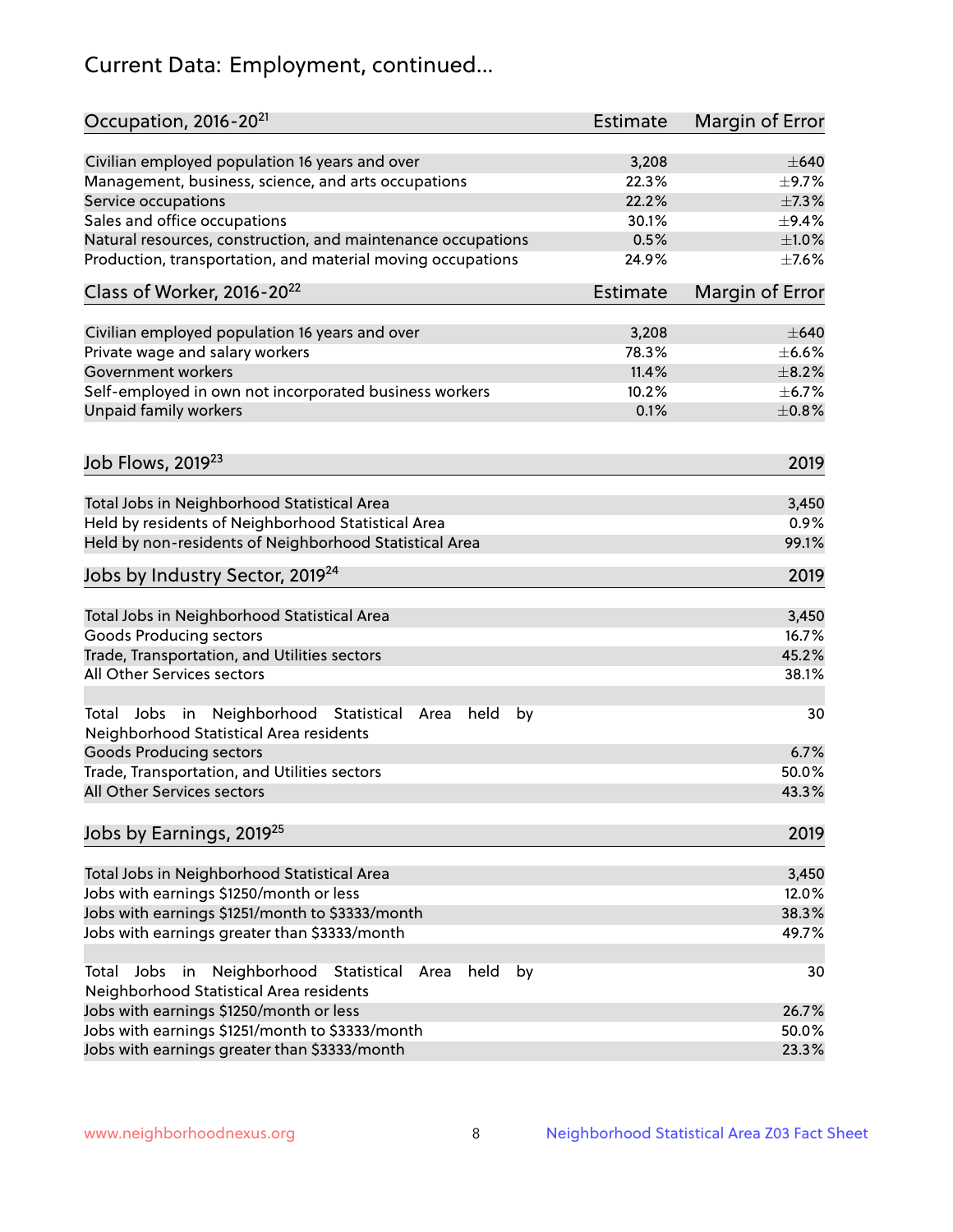# Current Data: Employment, continued...

| Jobs by Age of Worker, 2019 <sup>26</sup>                                                      | 2019  |
|------------------------------------------------------------------------------------------------|-------|
|                                                                                                |       |
| Total Jobs in Neighborhood Statistical Area                                                    | 3,450 |
| Jobs with workers age 29 or younger                                                            | 15.3% |
| Jobs with workers age 30 to 54                                                                 | 62.6% |
| Jobs with workers age 55 or older                                                              | 22.1% |
|                                                                                                |       |
| Total Jobs in Neighborhood Statistical Area held by<br>Neighborhood Statistical Area residents | 30    |
| Jobs with workers age 29 or younger                                                            | 10.0% |
| Jobs with workers age 30 to 54                                                                 | 70.0% |
| Jobs with workers age 55 or older                                                              | 20.0% |

### Current Data: Education

| School Enrollment, 2016-20 <sup>27</sup>       | Estimate | Margin of Error |
|------------------------------------------------|----------|-----------------|
|                                                |          |                 |
| Population 3 years and over enrolled in school | 1,478    | $\pm$ 564       |
| Nursery school, preschool                      | 3.1%     | $+5.3%$         |
| Kindergarten                                   | 16.9%    | $\pm$ 10.7%     |
| Elementary school (grades 1-8)                 | 26.4%    | $\pm$ 13.2%     |
| High school (grades 9-12)                      | 36.3%    | $\pm$ 19.0%     |
| College or graduate school                     | 17.4%    | $\pm$ 13.8%     |

| Educational Attainment, 2016-20 <sup>28</sup> | <b>Estimate</b> | Margin of Error |
|-----------------------------------------------|-----------------|-----------------|
|                                               |                 |                 |
| Population 25 years and over                  | 4,352           | $\pm 711$       |
| Less than 9th grade                           | 1.6%            | $\pm 2.4\%$     |
| 9th to 12th grade, no diploma                 | 11.2%           | $\pm$ 6.2%      |
| High school graduate (includes equivalency)   | 38.4%           | $\pm$ 10.1%     |
| Some college, no degree                       | 25.0%           | $\pm$ 8.2%      |
| Associate's degree                            | 8.6%            | $\pm$ 5.0%      |
| Bachelor's degree                             | 10.4%           | $\pm$ 5.1%      |
| Graduate or professional degree               | 4.7%            | $\pm$ 3.7%      |
|                                               |                 |                 |
| Percent high school graduate or higher        | 87.2%           | $\pm$ 9.7%      |
| Percent bachelor's degree or higher           | 15.1%           | $\pm$ 6.1%      |
|                                               |                 |                 |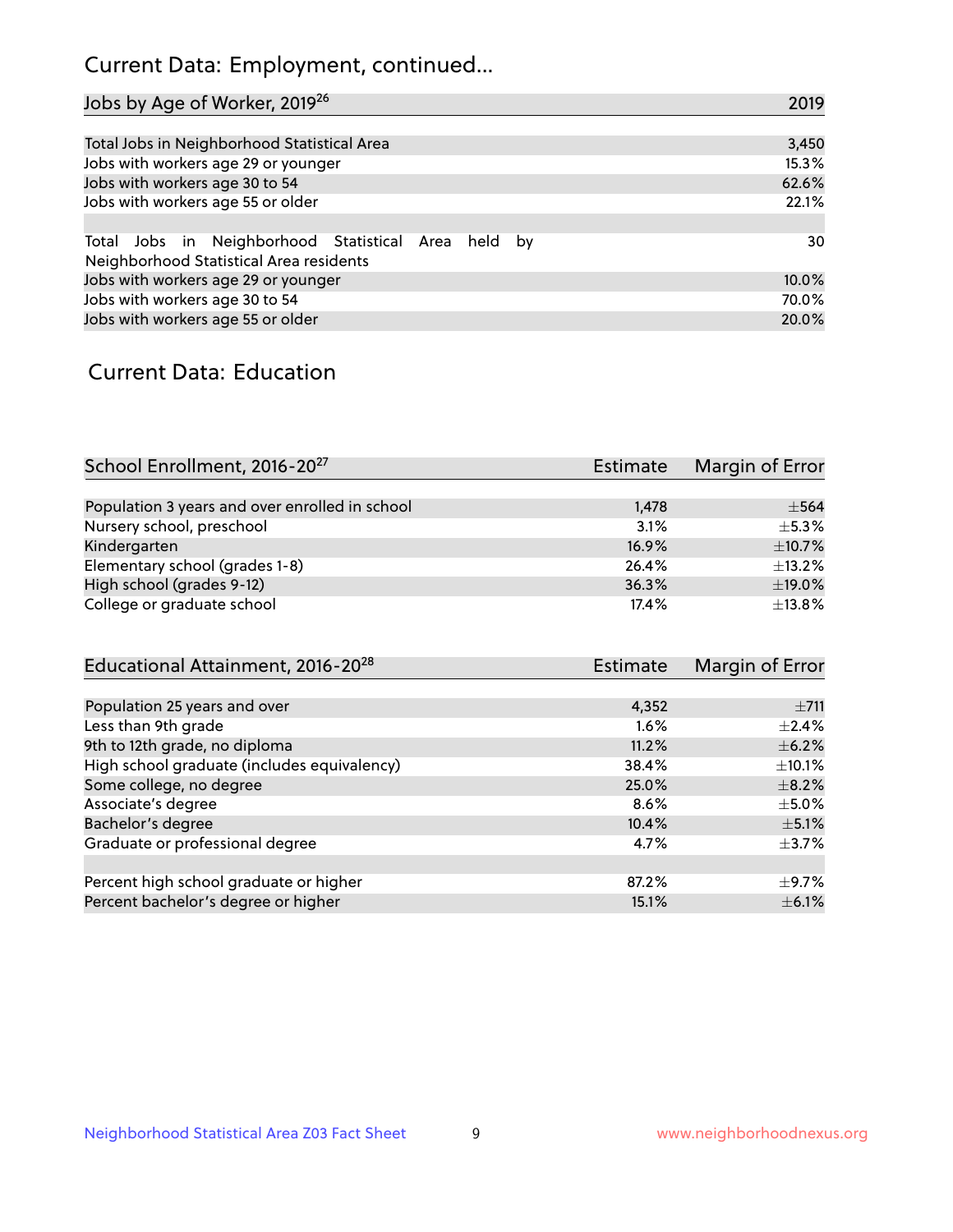# Current Data: Housing

| Households by Type, 2016-20 <sup>29</sup>            | <b>Estimate</b> | Margin of Error |
|------------------------------------------------------|-----------------|-----------------|
|                                                      |                 |                 |
| <b>Total households</b>                              | 2,871           | $\pm 508$       |
| Family households (families)                         | 58.4%           | $\pm$ 13.5%     |
| With own children under 18 years                     | 32.4%           | ±10.7%          |
| Married-couple family                                | 19.5%           | $\pm$ 7.0%      |
| With own children of the householder under 18 years  | 7.5%            | $\pm$ 6.6%      |
| Male householder, no spouse present, family          | 3.3%            | $\pm 2.6\%$     |
| With own children of the householder under 18 years  | 0.0%            | $\pm$ 0.7%      |
| Female householder, no spouse present, family        | 35.6%           | $\pm$ 7.2%      |
| With own children of the householder under 18 years  | 24.9%           | $\pm$ 9.0%      |
| Nonfamily households                                 | 41.6%           | $\pm$ 16.0%     |
| Householder living alone                             | 40.3%           | $\pm$ 16.0%     |
| 65 years and over                                    | 12.1%           | ±12.9%          |
|                                                      |                 |                 |
| Households with one or more people under 18 years    | 35.6%           | $\pm$ 7.6%      |
| Households with one or more people 65 years and over | 25.8%           | ±12.6%          |
|                                                      |                 |                 |
| Average household size                               | 2.43            | $\pm$ 0.59      |
| Average family size                                  | 3.33            | $\pm$ 0.63      |
| Housing Occupancy, 2016-20 <sup>30</sup>             | <b>Estimate</b> | Margin of Error |
| Total housing units                                  | 3,221           | $\pm$ 487       |
| Occupied housing units                               | 89.1%           | $\pm$ 8.2%      |
| Vacant housing units                                 | 10.9%           | $\pm$ 3.2%      |
|                                                      |                 |                 |
| Homeowner vacancy rate                               | 0.8             | ±2.9            |
| Rental vacancy rate                                  | 5.7             | $\pm$ 3.0       |
| Units in Structure, 2016-20 <sup>31</sup>            | <b>Estimate</b> | Margin of Error |
|                                                      |                 |                 |
| Total housing units                                  | 3,221           | $\pm$ 487       |
| 1-unit, detached                                     | 35.7%           | $\pm$ 9.7%      |
| 1-unit, attached                                     | 9.8%            | ±6.8%           |
| 2 units                                              | 1.9%            | $\pm 1.6\%$     |
| 3 or 4 units                                         | 4.7%            | $\pm 2.9\%$     |
| 5 to 9 units                                         | 13.1%           | $\pm 4.5\%$     |
| 10 to 19 units                                       | 19.9%           | $\pm$ 8.1%      |
| 20 or more units                                     | 14.8%           | $\pm$ 9.5%      |
| Mobile home                                          | 0.0%            | $\pm$ 0.6%      |
| Boat, RV, van, etc.                                  | 0.0%            | $\pm$ 0.6%      |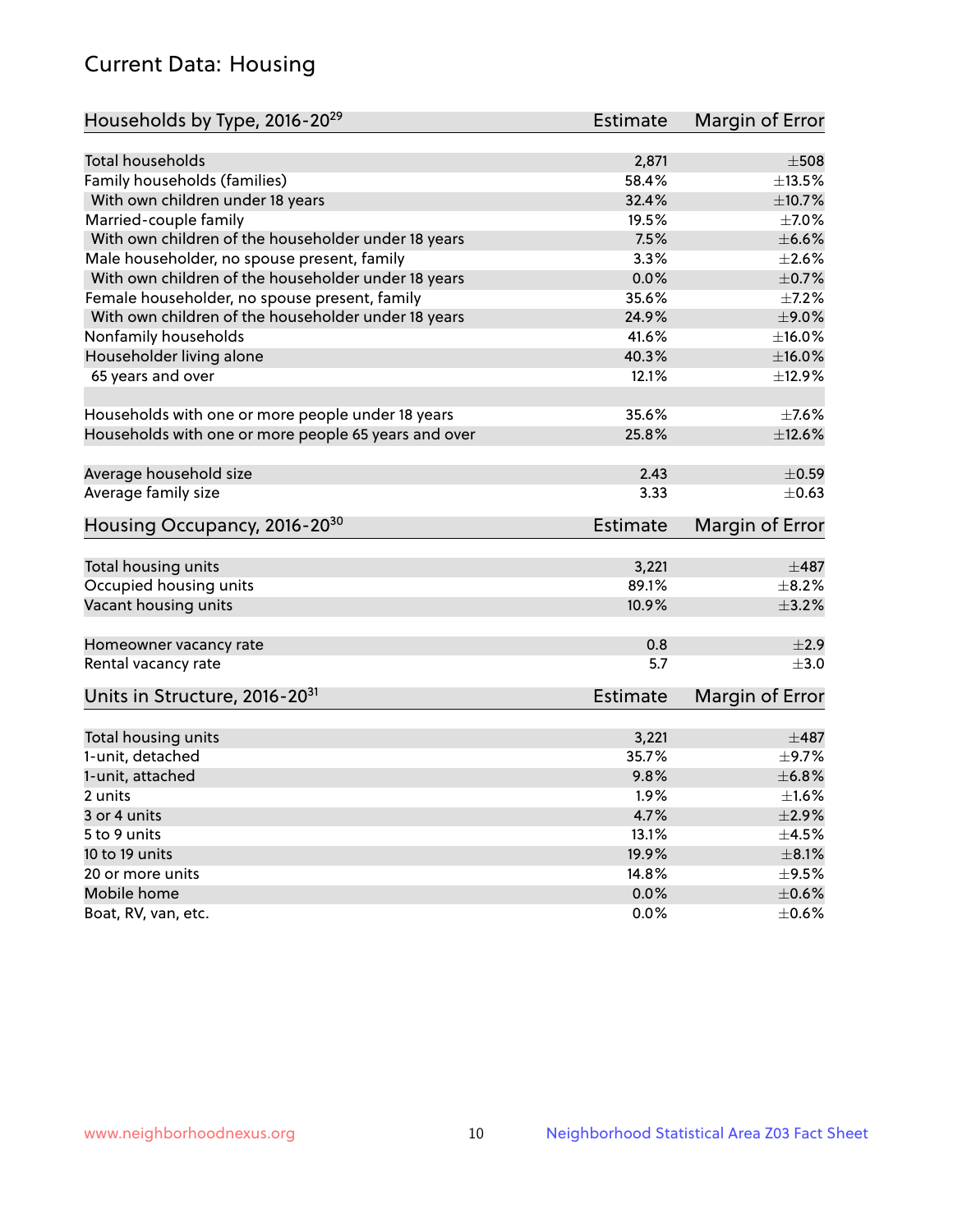# Current Data: Housing, continued...

| Year Structure Built, 2016-20 <sup>32</sup>    | <b>Estimate</b> | Margin of Error      |
|------------------------------------------------|-----------------|----------------------|
| Total housing units                            | 3,221           | $\pm$ 487            |
| Built 2014 or later                            | 0.1%            | $\pm$ 0.6%           |
| Built 2010 to 2013                             | 12.5%           | $\pm$ 11.1%          |
| Built 2000 to 2009                             | 25.4%           | $\pm$ 7.5%           |
| Built 1990 to 1999                             | 6.6%            | $\pm 3.5\%$          |
| Built 1980 to 1989                             | 5.4%            | $\pm 3.8\%$          |
| Built 1970 to 1979                             | 8.6%            | $\pm$ 3.9%           |
| Built 1960 to 1969                             | 24.1%           | $\pm$ 6.0%           |
| Built 1950 to 1959                             | 8.3%            | $\pm$ 8.3%           |
| Built 1940 to 1949                             | 4.2%            | $\pm 3.0\%$          |
| Built 1939 or earlier                          | 4.9%            | $\pm$ 5.0%           |
| Housing Tenure, 2016-2033                      | <b>Estimate</b> | Margin of Error      |
| Occupied housing units                         | 2,871           | $\pm 508$            |
|                                                | 26.5%           | $\pm$ 9.1%           |
| Owner-occupied                                 | 73.5%           | ±9.8%                |
| Renter-occupied                                |                 |                      |
| Average household size of owner-occupied unit  | 2.31            | $\pm 1.16$           |
| Average household size of renter-occupied unit | 2.48            | $\pm$ 0.13           |
| Residence 1 Year Ago, 2016-20 <sup>34</sup>    | Estimate        | Margin of Error      |
|                                                |                 |                      |
| Population 1 year and over<br>Same house       | 6,911<br>77.3%  | $\pm$ 1,138          |
| Different house in the U.S.                    | 22.0%           | $\pm$ 8.1%<br>±12.2% |
|                                                | 13.2%           | ±10.1%               |
| Same county                                    | 8.8%            | $\pm$ 7.4%           |
| Different county<br>Same state                 | 6.6%            | ±6.8%                |
| Different state                                | 2.2%            | $\pm 2.9\%$          |
| Abroad                                         | 0.7%            | $\pm$ 1.4%           |
|                                                |                 |                      |
| Value of Housing Unit, 2016-20 <sup>35</sup>   | <b>Estimate</b> | Margin of Error      |
| Owner-occupied units                           | 760             | $\pm$ 293            |
| Less than \$50,000                             | 11.1%           | $\pm$ 12.0%          |
| \$50,000 to \$99,999                           | 27.4%           | ±11.7%               |
| \$100,000 to \$149,999                         | 10.4%           | $\pm$ 10.1%          |
| \$150,000 to \$199,999                         | 40.8%           | $\pm$ 16.6%          |
| \$200,000 to \$299,999                         | 10.3%           | $\pm$ 32.2%          |
| \$300,000 to \$499,999                         | 0.0%            | $\pm$ 3.5%           |
| \$500,000 to \$999,999                         | 0.0%            | $\pm$ 3.5%           |
| \$1,000,000 or more                            | 0.0%            | $\pm$ 4.3%           |
| Mortgage Status, 2016-20 <sup>36</sup>         | Estimate        | Margin of Error      |
|                                                |                 |                      |
| Owner-occupied units                           | 760             | $\pm 293$            |
| Housing units with a mortgage                  | 42.4%           | $\pm 22.5\%$         |
| Housing units without a mortgage               | 57.6%           | $\pm$ 30.1%          |

Neighborhood Statistical Area Z03 Fact Sheet 11 11 www.neighborhoodnexus.org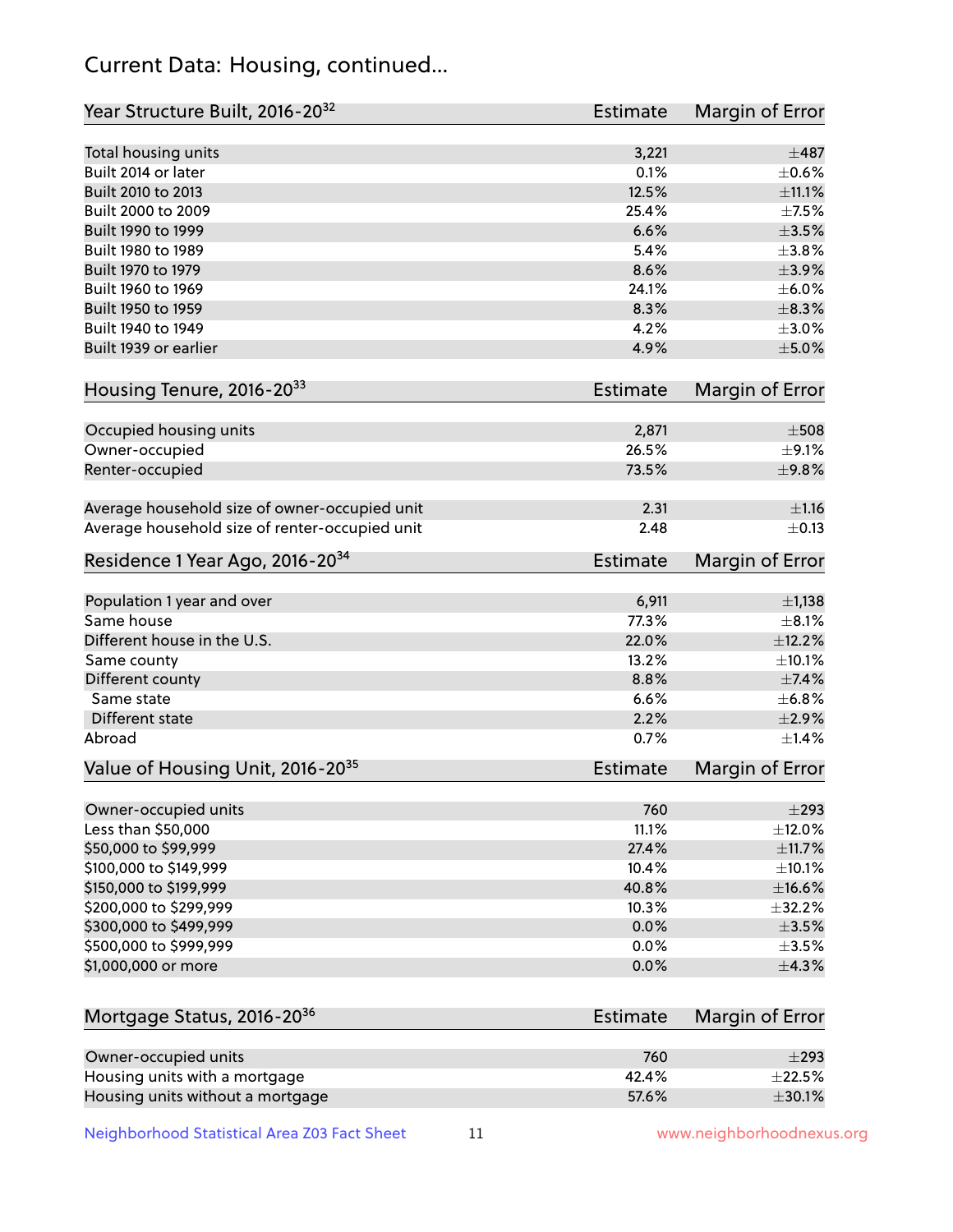# Current Data: Housing, continued...

| Selected Monthly Owner Costs, 2016-20 <sup>37</sup> | <b>Estimate</b> | Margin of Error |
|-----------------------------------------------------|-----------------|-----------------|
|                                                     |                 |                 |
| Housing units with a mortgage                       | 322             | ±118            |
| Less than \$300                                     | 3.4%            | ±10.7%          |
| \$300 to \$499                                      | 3.3%            | $\pm$ 9.7%      |
| \$500 to \$999                                      | 14.7%           | ±17.3%          |
| \$1,000 to \$1,499                                  | 71.3%           | ±25.3%          |
| \$1,500 to \$1,999                                  | 3.8%            | $\pm$ 7.2%      |
| \$2,000 to \$2,999                                  | 3.4%            | $\pm$ 10.4%     |
| \$3,000 or more                                     | 0.0%            | ±10.2%          |
|                                                     |                 |                 |
| Median (dollars)                                    | \$1,110         | $\pm 40$        |
|                                                     |                 |                 |
| Housing units without a mortgage                    | 438             | $\pm 284$       |
| Less than \$150                                     | 8.9%            | ±10.4%          |
| \$150 to \$249                                      | 30.8%           | ±12.1%          |
| \$250 to \$349                                      | 11.9%           | $\pm$ 15.4%     |
| \$350 to \$499                                      | 21.4%           | ±54.8%          |
| \$500 to \$699                                      | 10.6%           | $\pm$ 17.5%     |
| \$700 or more                                       | 16.5%           | ±19.2%          |
|                                                     |                 |                 |
| Median (dollars)                                    | \$343           | $\pm 63$        |

| Selected Monthly Owner Costs as a Percentage of | <b>Estimate</b> | Margin of Error |
|-------------------------------------------------|-----------------|-----------------|
| Household Income, 2016-20 <sup>38</sup>         |                 |                 |
|                                                 |                 |                 |
| Housing units with a mortgage <sup>39</sup>     | 322             | $\pm$ 195       |
| Less than 20.0 percent                          | 14.5%           | $\pm$ 13.6%     |
| 20.0 to 24.9 percent                            | 47.1%           | $\pm$ 39.2%     |
| 25.0 to 29.9 percent                            | 11.9%           | $\pm$ 24.3%     |
| 30.0 to 34.9 percent                            | 7.5%            | $\pm$ 7.9%      |
| 35.0 percent or more                            | 19.0%           | $\pm$ 14.0%     |
|                                                 |                 |                 |
| Housing units without a mortgage <sup>40</sup>  | 401             | $\pm 295$       |
| Less than 10.0 percent                          | 75.9%           | $\pm$ 38.5%     |
| 10.0 to 14.9 percent                            | 13.6%           | $\pm$ 17.4%     |
| 15.0 to 19.9 percent                            | 5.6%            | $\pm$ 11.1%     |
| 20.0 to 24.9 percent                            | $0.0\%$         | $\pm$ 4.8%      |
| 25.0 to 29.9 percent                            | 3.7%            | ±12.1%          |
| 30.0 to 34.9 percent                            | $0.0\%$         | $\pm$ 4.8%      |
| 35.0 percent or more                            | 1.1%            | $\pm$ 8.5%      |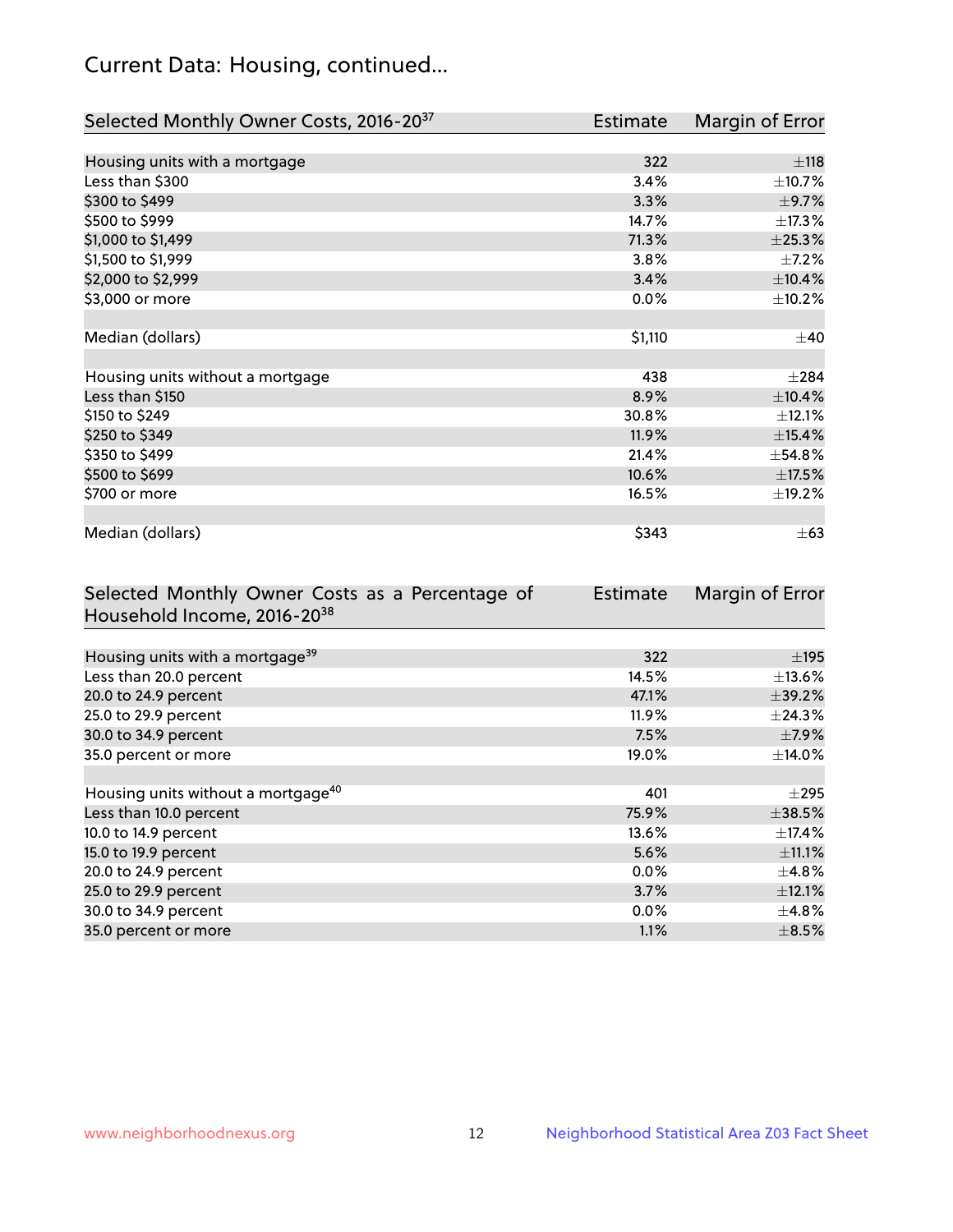# Current Data: Housing, continued...

| Gross Rent, 2016-20 <sup>41</sup>               | <b>Estimate</b> | Margin of Error |
|-------------------------------------------------|-----------------|-----------------|
|                                                 |                 |                 |
| Occupied units paying rent                      | 1,870           | $\pm$ 474       |
| Less than \$200                                 | 0.3%            | $\pm1.8\%$      |
| \$200 to \$499                                  | 13.1%           | ±15.1%          |
| \$500 to \$749                                  | 13.3%           | $\pm$ 7.7%      |
| \$750 to \$999                                  | 18.6%           | $\pm$ 7.0%      |
| \$1,000 to \$1,499                              | 51.9%           | ±14.6%          |
| \$1,500 to \$1,999                              | 2.3%            | $\pm$ 3.2%      |
| \$2,000 or more                                 | 0.6%            | $\pm 2.1\%$     |
| Median (dollars)                                | \$1,030         | $\pm$ 35        |
|                                                 |                 |                 |
| No rent paid                                    | 241             | $\pm 200$       |
|                                                 |                 |                 |
| Gross Rent as a Percentage of Household Income, | <b>Estimate</b> | Margin of Error |
| $2016 - 20^{42}$                                |                 |                 |
|                                                 |                 |                 |
| Occupied units paying rent <sup>43</sup>        | 1,826           | $\pm$ 560       |
| Less than 15.0 percent                          | 10.1%           | $\pm$ 6.1%      |
| 15.0 to 19.9 percent                            | 13.5%           | $\pm$ 9.2%      |
| 20.0 to 24.9 percent                            | 15.5%           | ±13.1%          |
| 25.0 to 29.9 percent                            | 15.6%           | ±15.8%          |
| 30.0 to 34.9 percent                            | 1.5%            | $\pm$ 2.4%      |
| 35.0 percent or more                            | 43.9%           | ±11.7%          |

# Current Data: Transportation

| Commuting to Work, 2016-20 <sup>44</sup>  | <b>Estimate</b> | Margin of Error |
|-------------------------------------------|-----------------|-----------------|
|                                           |                 |                 |
| Workers 16 years and over                 | 3,097           | $\pm 632$       |
| Car, truck, or van - drove alone          | 62.6%           | $\pm$ 13.8%     |
| Car, truck, or van - carpooled            | 13.0%           | $\pm$ 6.8%      |
| Public transportation (excluding taxicab) | 17.0%           | $\pm$ 9.9%      |
| Walked                                    | 0.1%            | $\pm$ 0.5%      |
| Other means                               | 2.3%            | $\pm 2.3\%$     |
| Worked at home                            | 4.9%            | $\pm$ 5.2%      |
|                                           |                 |                 |
| Mean travel time to work (minutes)        | 35.4            | $\pm$ 6.8       |

| Access to a Vehicle, 2016-20 <sup>45</sup> | Estimate | Margin of Error |
|--------------------------------------------|----------|-----------------|
|                                            |          |                 |
| Occupied housing units                     | 2,871    | $\pm$ 508       |
| No vehicles available                      | 19.1%    | $\pm$ 11.6%     |
| 1 vehicle available                        | 49.4%    | $+11.1%$        |
| 2 vehicles available                       | 25.4%    | $\pm$ 10.6%     |
| 3 or more vehicles available               | 6.1%     | $+5.4%$         |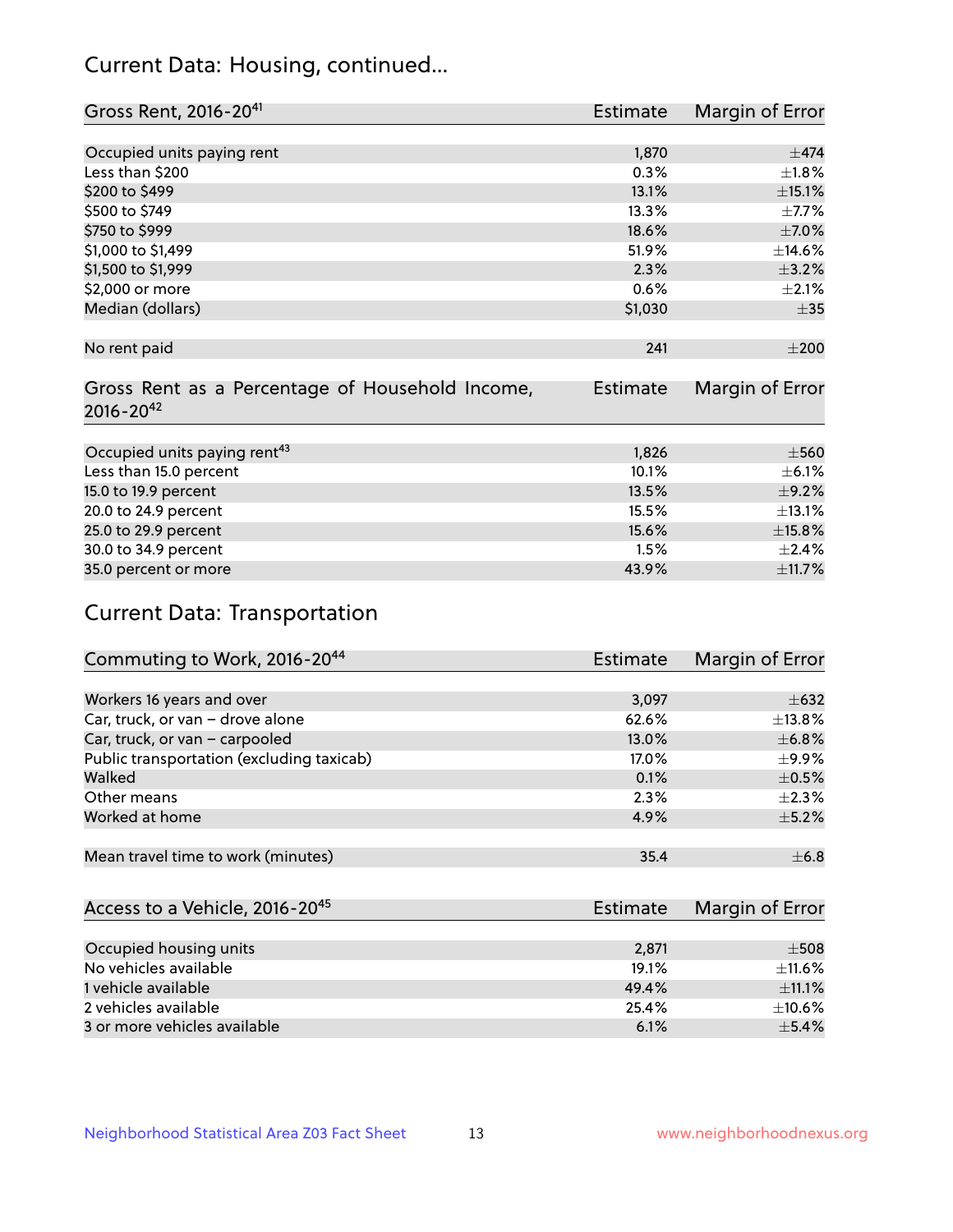# Current Data: Health

| Health Insurance coverage, 2016-2046                    | <b>Estimate</b> | Margin of Error |
|---------------------------------------------------------|-----------------|-----------------|
|                                                         |                 |                 |
| Civilian Noninstitutionalized Population                | 6,992           | $\pm$ 1,143     |
| With health insurance coverage                          | 81.3%           | $\pm$ 6.9%      |
| With private health insurance coverage                  | 46.0%           | $\pm$ 7.0%      |
| With public health coverage                             | 40.6%           | $\pm$ 7.6%      |
| No health insurance coverage                            | 18.7%           | $\pm$ 6.7%      |
| Civilian Noninstitutionalized Population Under 19 years | 2,078           | $\pm 2,078$     |
| No health insurance coverage                            | 14.7%           | ±16.0%          |
|                                                         |                 |                 |
| Civilian Noninstitutionalized Population 19 to 64 years | 4,025           | $\pm 747$       |
| In labor force:                                         | 3,310           | $\pm 636$       |
| Employed:                                               | 3,064           | $\pm 645$       |
| With health insurance coverage                          | 81.6%           | ±10.9%          |
| With private health insurance coverage                  | 72.6%           | $\pm$ 8.0%      |
| With public coverage                                    | 9.7%            | $\pm$ 8.9%      |
| No health insurance coverage                            | 18.4%           | ±9.8%           |
|                                                         |                 |                 |
| Unemployed:                                             | 247             | $\pm 645$       |
| With health insurance coverage                          | 12.0%           | ±13.1%          |
| With private health insurance coverage                  | 10.3%           | ±14.9%          |
| With public coverage                                    | 1.7%            | $\pm$ 7.3%      |
| No health insurance coverage                            | 88.0%           | $\pm$ 35.8%     |
|                                                         |                 |                 |
| Not in labor force:                                     | 715             | $\pm 266$       |
| With health insurance coverage                          | 69.1%           | $\pm 23.1\%$    |
| With private health insurance coverage                  | 40.0%           | ±25.8%          |
| With public coverage                                    | 33.6%           | ±13.0%          |
| No health insurance coverage                            | 30.9%           | ±17.0%          |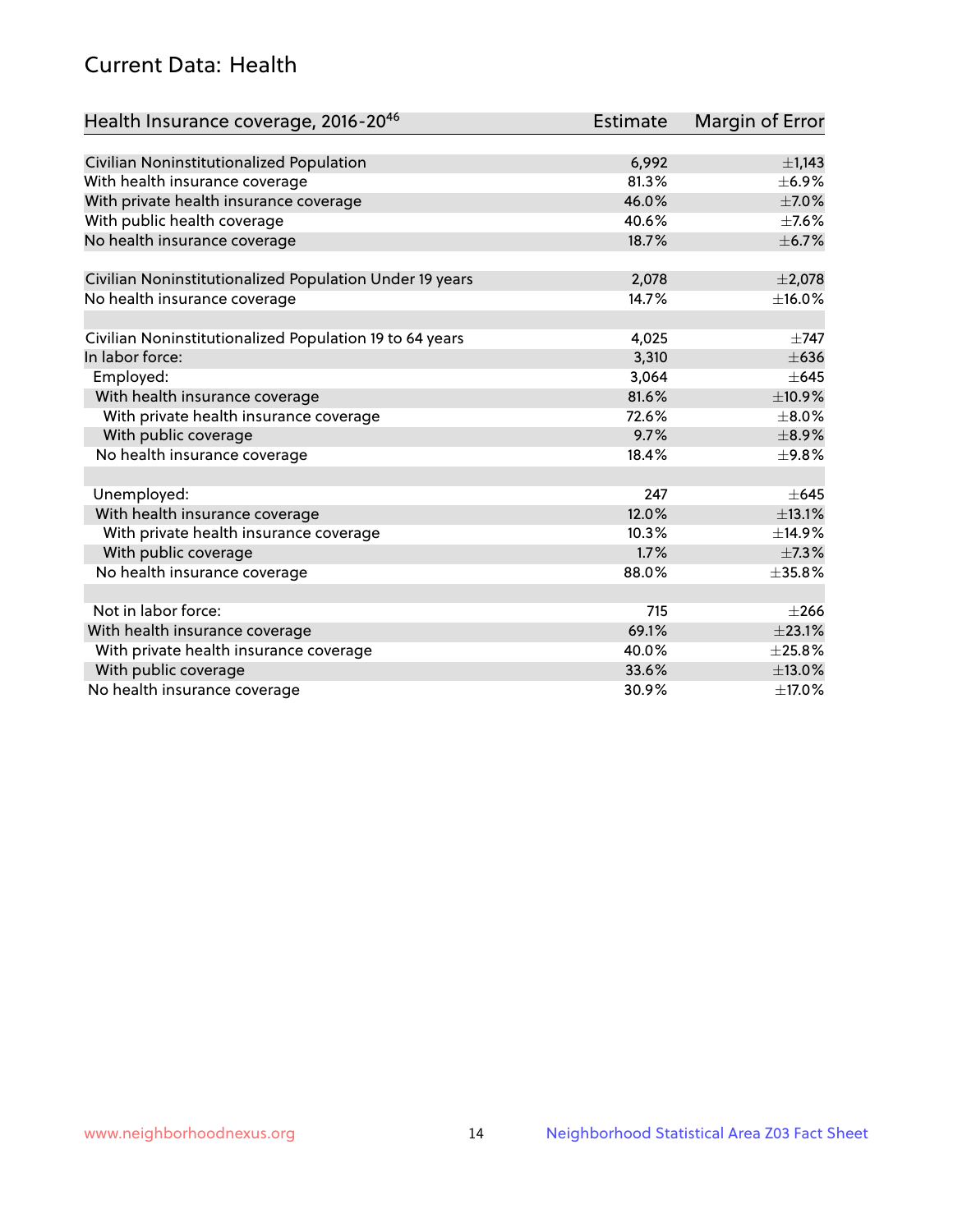#### Notes:

- 1. Source: U.S. Census Bureau, Decennial Census 2000, SF1 tables P8, P12; American Community Survey, tables B01001, B03002
- 2. This category includes Pacific Islanders, Native Americans and Alaska Natives, people who identify as some other race, and those who identify as bi/multi racial.
- 3. Source: U.S. Census Bureau, Decennial Census 2000, SF1 tables P15, P16, P18, P19; American Community Survey, tables B11001, B11005, B11003
- 4. Source: U.S. Census Bureau, Decennial Census 2000, SF3 table P37; American Community Survey, table B15002
- 5. Source: U.S. Census Bureau, Longitudinal Employer-Household Dynamics Residential Area Characteristics, Table JT01 (Primary Jobs); Workplace Area Characteristics, Table JT00 (All Jobs)
- 6. Source: U.S. Census Bureau, Decennial Census 2000, SF3 tables P52, P87; American Community Survey, tables B19001, B17001
- 7. Source: U.S. Census Bureau, Decennial Census 2000, SF1 tables H3, H4; American Community Survey, tables B25002, B25009
- 8. Source: U.S. Census Bureau, Decennial Census 2000, SF3 table H44; American Community Survey, tables B25044
- 9. Source: Atlanta Police Department, COBRA; U.S. Census Bureau, American Community Survey, table B01001
- 10. Source: U.S. Census Bureau, American Community Survey, table B01001
- 11. Source: U.S. Census Bureau, American Community Survey, table B03002
- 12. Source: U.S. Census Bureau, American Community Survey, table B05002
- 13. Source: U.S. Census Bureau, American Community Survey, table B05003
- 14. Source: U.S. Census Bureau, American Community Survey, tables B19001, B19025, B19051, B19061, B19055, B19065, B19059, B19069, B19056, B19066, B19057, B19067, B22001, B19101, B19127
- 15. Source: U.S. Census Bureau, American Community Survey, tables B19201, B19214, B20017, B19313
- 16. Source: U.S. Census Bureau, American Community Survey, table B17010
- 17. Source: U.S. Census Bureau, American Community Survey, tables B17001, B17006, B17021, B17007. Table totals may be lower than the total population, as they are based on the population for whom poverty status is determined.
- 18. Source: U.S. Census Bureau, American Community Survey, B17001H, B17001B, B17001D, B17001I. Table totals may be lower than the total population, as they are based on the population for whom poverty status is determined.
- 19. Source: U.S. Census Bureau, American Community Survey, tables B23001, B23008
- 20. Source: U.S. Census Bureau, American Community Survey, table C24030
- 21. Source: U.S. Census Bureau, American Community Survey, table C24010
- 22. Source: U.S. Census Bureau, American Community Survey, table B24080
- 23. Source: U.S. Census Bureau, Longitudinal Employer-Household Dynamics Origin-Destination Data, Tables JT00 Main and JT00 Aux
- 24. Source: U.S. Census Bureau, Longitudinal Employer-Household Dynamics Origin-Destination Data, Tables JT00 Main and JT00 Aux
- 25. Source: U.S. Census Bureau, Longitudinal Employer-Household Dynamics Origin-Destination Data, Tables JT00 Main and JT00 Aux
- 26. Source: U.S. Census Bureau, Longitudinal Employer-Household Dynamics Origin-Destination Data, Tables JT00 Main and JT00 Aux
- 27. Source: U.S. Census Bureau, American Community Survey, table B14001
- 28. Source: U.S. Census Bureau, American Community Survey, table B15002
- 29. Source: U.S. Census Bureau, American Community Survey, tables B11001, B11003, B11007, B11005, B09019
- 30. Source: U.S. Census Bureau, American Community Survey, tables B25002, B25003, B25004
- 31. Source: U.S. Census Bureau, American Community Survey, table B25024
- 32. Source: U.S. Census Bureau, American Community Survey, table B25034
- 33. Source: U.S. Census Bureau, American Community Survey, tables B25009, B25008, B25003
- 34. Source: U.S. Census Bureau, American Community Survey, table B07003
- 35. Source: U.S. Census Bureau, American Community Survey, table B25075. This value is self-reported and may differ from home values as determined by the County Tax Assessor.
- 36. Source: U.S. Census Bureau, American Community Survey, table B25081
- 37. Source: U.S. Census Bureau, American Community Survey, table B25087
- 38. Source: U.S. Census Bureau, American Community Survey, table B25091
- 39. Excludes units where Selected Monthly Owner Costs as a Percentage of Income cannot be computed.
- 40. Excludes units where Selected Monthly Owner Costs as a Percentage of Income cannot be computed.
- 41. Source: U.S. Census Bureau, American Community Survey, table B25063
- 42. Source: U.S. Census Bureau, American Community Survey, table B25070
- 43. Excludes units where Gross Rent as a Percentage of Income cannot be computed.
- 44. Source: U.S. Census Bureau, American Community Survey, tables B08101, B08013
- 45. Source: U.S. Census Bureau, American Community Survey, table B25044
- 46. Source: U.S. Census Bureau, American Community Survey, tables B18135, B27011

The dagger (†) symbol denotes values that cannot be computed.